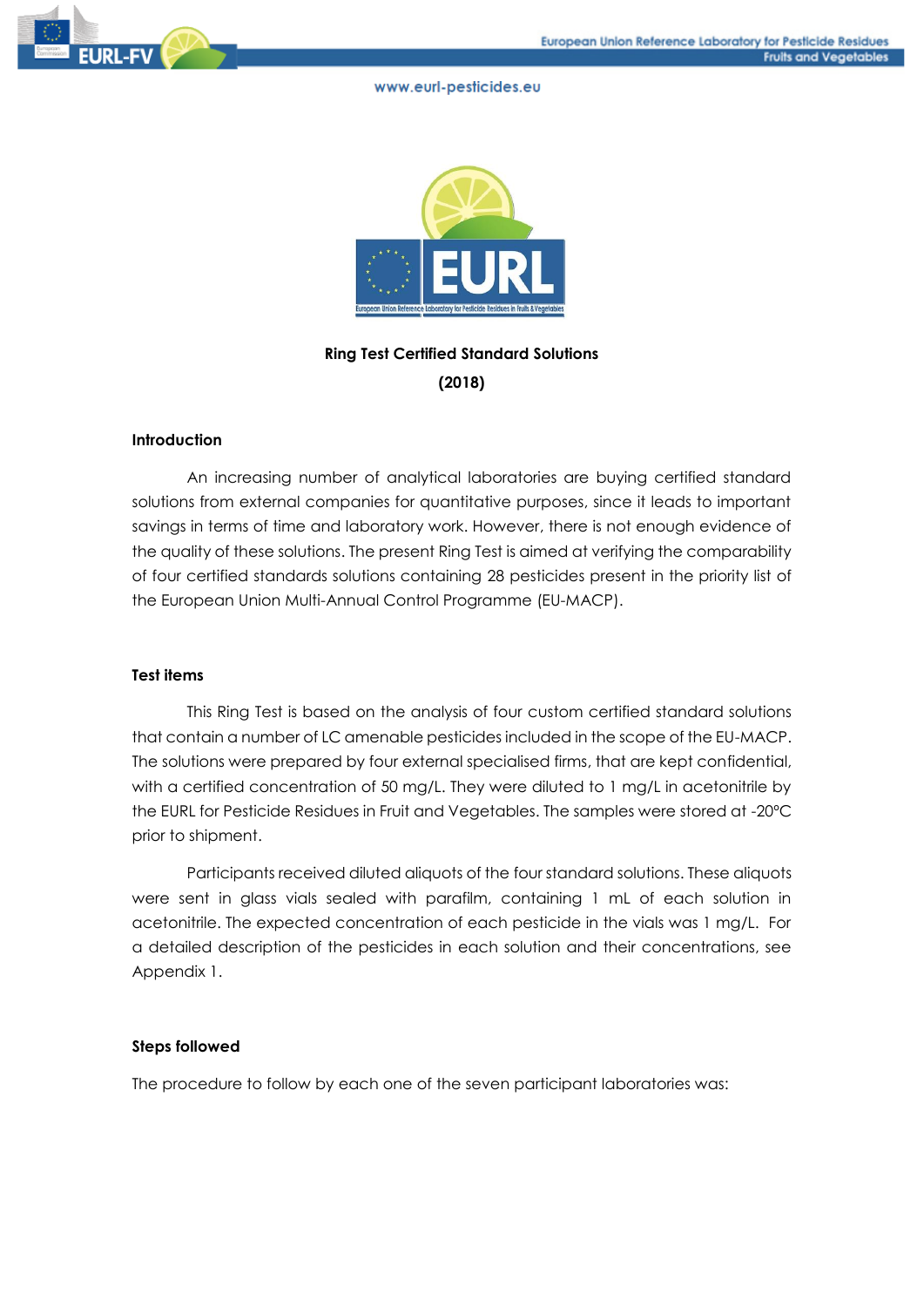1. The samples were delivered by courier to the participant laboratories on week 16 (April 16th, 2018) in polystyrene boxes containing dry ice. A message was sent out by email the day of the shipment.

2. The standard solutions were diluted 20 times (that way the concentration values were expected to be 0.050 mg/L). This dilution was performed following the laboratory´s own procedures using the appropriate solvents for each analytical technique.

3. Each solution was analysed six times in pure solvent by LC chromatography, alternating with the laboratory's own standard solution following the sequence: Lab std. mix, A, B, C, D, Lab std. mix, A, B, C, D…

4. The areas of the compound signals for each injection were reported. Additionally, concentrations were calculated using the laboratory's own standard solutions and reported as well.

5. Participant laboratories submitted their results before the end of July 2018. For this purpose, each participant received an Excel document to be filled in with instrumental data (equipment used, polarity, mobile phase and solvent used) and results obtained.

# **Data treatment**

The first step was to discard the differing results, which were considered to be caused by errors committed in the laboratories. With that purpose, two criteria were followed:

- 1. To maintain at least five results per pesticide. Therefore, no more than two results were discarded in each case.
- 2. The deleted result had to be at least 20% different from the average result of the pesticide.

After discarding the differing results, the average concentration and coefficient of variation (CV) for each pesticide were calculated (see Table 1).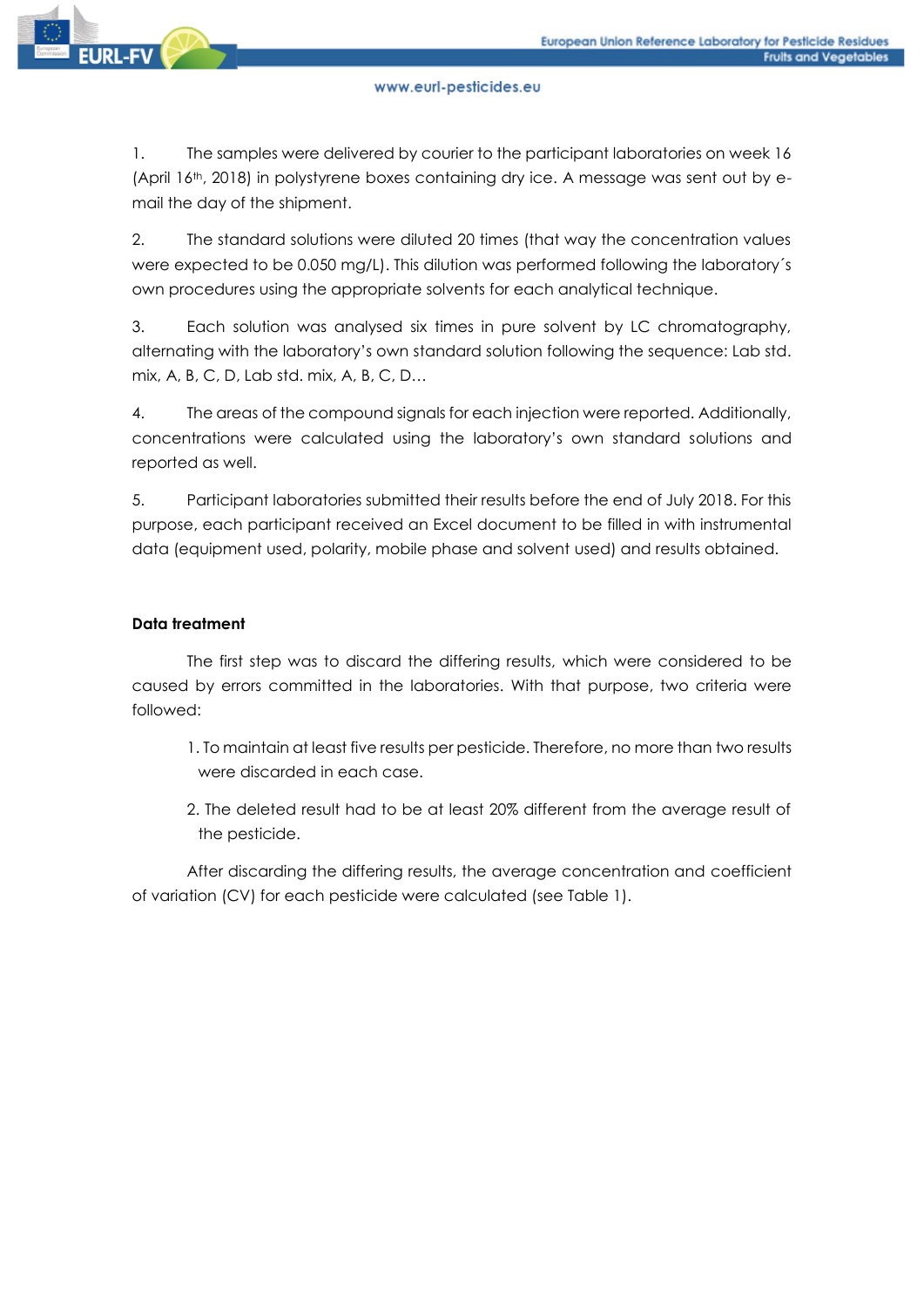

| Table 1. Average concentration and coefficient of variation of each pesticide in the solutions |                   |                |                   |                |                   |                |                   |                  |
|------------------------------------------------------------------------------------------------|-------------------|----------------|-------------------|----------------|-------------------|----------------|-------------------|------------------|
|                                                                                                | <b>Solution A</b> |                | <b>Solution B</b> |                | <b>Solution C</b> |                | <b>Solution D</b> |                  |
|                                                                                                | Conc. (mg/L)      | CV (%)         | Conc. (mg/L)      | CV (%)         | Conc. (mg/L)      | CV (%)         | Conc. (mg/L)      | CV (%)           |
| $2,4-D$                                                                                        | 0.046             | 9              | 0.046             | 6              | 0.045             | 5              | 0.052             | $\overline{7}$   |
| Abamectin                                                                                      | 0.053             | 14             | 0.059             | 12             | 0.056             | 37             | 0.059             | 17               |
| Acephate                                                                                       | 0.048             | 9              | 0.048             | 8              | 0.051             | $\overline{7}$ | 0.052             | 8                |
| Acetamiprid                                                                                    | 0.048             | 10             | 0.048             | 9              | 0.050             | 10             | 0.054             | $\,8\,$          |
| Ametoctradin                                                                                   | 0.057             | $\overline{4}$ | 0.029             | 10             | 0.035             | 6              | 0.058             | 6                |
| Bromuconazole                                                                                  | 0.048             | $\overline{7}$ | 0.047             | $\overline{5}$ | 0.051             | 8              | 0.049             | $\boldsymbol{6}$ |
| <b>Bupirimate</b>                                                                              | 0.047             | 10             | 0.046             | $\overline{9}$ | 0.046             | $\overline{9}$ | 0.057             | 6                |
| Carbaryl                                                                                       | 0.048             | $\overline{7}$ | 0.052             | $\overline{7}$ | 0.051             | $\overline{7}$ | 0.055             | 6                |
| Carbosulfan                                                                                    | 0.043             | 41             | 0.035             | 44             | 0.038             | 42             | 0.052             | 16               |
| Cyromazine                                                                                     | 0.048             | 31             | 0.050             | 13             | 0.047             | 26             | 0.057             | $\overline{7}$   |
| Demeton-S-<br>methylsulfoxide                                                                  | 0.056             | 8              | 0.051             | 10             | 0.062             | $\overline{7}$ | 0.061             | $\overline{7}$   |
| Diuron                                                                                         | 0.049             | 5              | 0.050             | 9              | 0.052             | 3              | 0.056             | $\overline{4}$   |
| Emamectin<br>benzoate                                                                          | 0.029             | 49             | 0.024             | 57             | 0.036             | 53             | 0.020             | 55               |
| Fenamiphos-<br>sulfoxide                                                                       | 0.052             | 9              | 0.049             | 10             | 0.036             | 9              | 0.057             | 8                |
| Fenthion                                                                                       | 0.049             | 8              | 0.047             | 9              | 0.047             | 9              | 0.049             | 6                |
| Fipronil                                                                                       | 0.046             | 10             | 0.048             | 8              | 0.046             | $\,8\,$        | 0.055             | 9                |
| Haloxyfop                                                                                      | 0.049             | 9              | 0.051             | 10             | 0.048             | $\mathcal{P}$  | 0.054             | 9                |
| Kresoxim methyl                                                                                | 0.051             | $\overline{9}$ | 0.051             | $\overline{6}$ | 0.048             | $\overline{8}$ | 0.055             | $\overline{9}$   |
| Malathion                                                                                      | 0.049             | $\overline{7}$ | 0.047             | 10             | 0.046             | 6              | 0.057             | $\overline{7}$   |
| Methiocarb<br>sulfone                                                                          | 0.049             | 26             | 0.046             | 31             | 0.057             | 52             | 0.036             | 26               |
| Omethoate                                                                                      | 0.050             | 9              | 0.055             | 19             | 0.053             | 17             | 0.043             | 18               |
| Procymidone                                                                                    | 0.050             | 25             | 0.051             | 27             | 0.046             | 24             | 0.058             | 24               |
| Prothioconazole-<br>desthio                                                                    | 0.048             | $\overline{4}$ | 0.049             | 9              | 0.047             | $\overline{4}$ | 0.062             | 5                |
| Spinosad                                                                                       | 0.047             | 20             | 0.036             | 33             | 0.041             | 21             | 0.054             | $\boldsymbol{6}$ |
| Thiobencarb                                                                                    | 0.048             | 10             | 0.051             | 8              | 0.046             | $\overline{7}$ | 0.052             | $\overline{7}$   |
| Triadimefon                                                                                    | 0.050             | $\delta$       | 0.052             | $\overline{7}$ | 0.050             | $\delta$       | 0.061             | $\overline{7}$   |

### **Especial case: Benomyl and carbendazim**

Benomyl is a very unstable pesticide that decomposes into carbendazim. By including both of these compounds in our request of the four solutions, we intended to evaluate the reaction of the companies.

Company A provided both pesticides in its solution, but in separated vials so that one did not interfere with the other one's quantification. For its part, company B included only benomyl in their solution. It would have been correct, if their reasoning had been that benomyl and its metabolite should not be mixed together. Instead, they alleged low solubility of carbendazim in the solvent used. Company C included only carbendazim and alleged solubility problems of benomyl. On the other hand, Company D had no objections to including both pesticides together in the same solution, even though this would make it impossible to quantitate correctly none of them.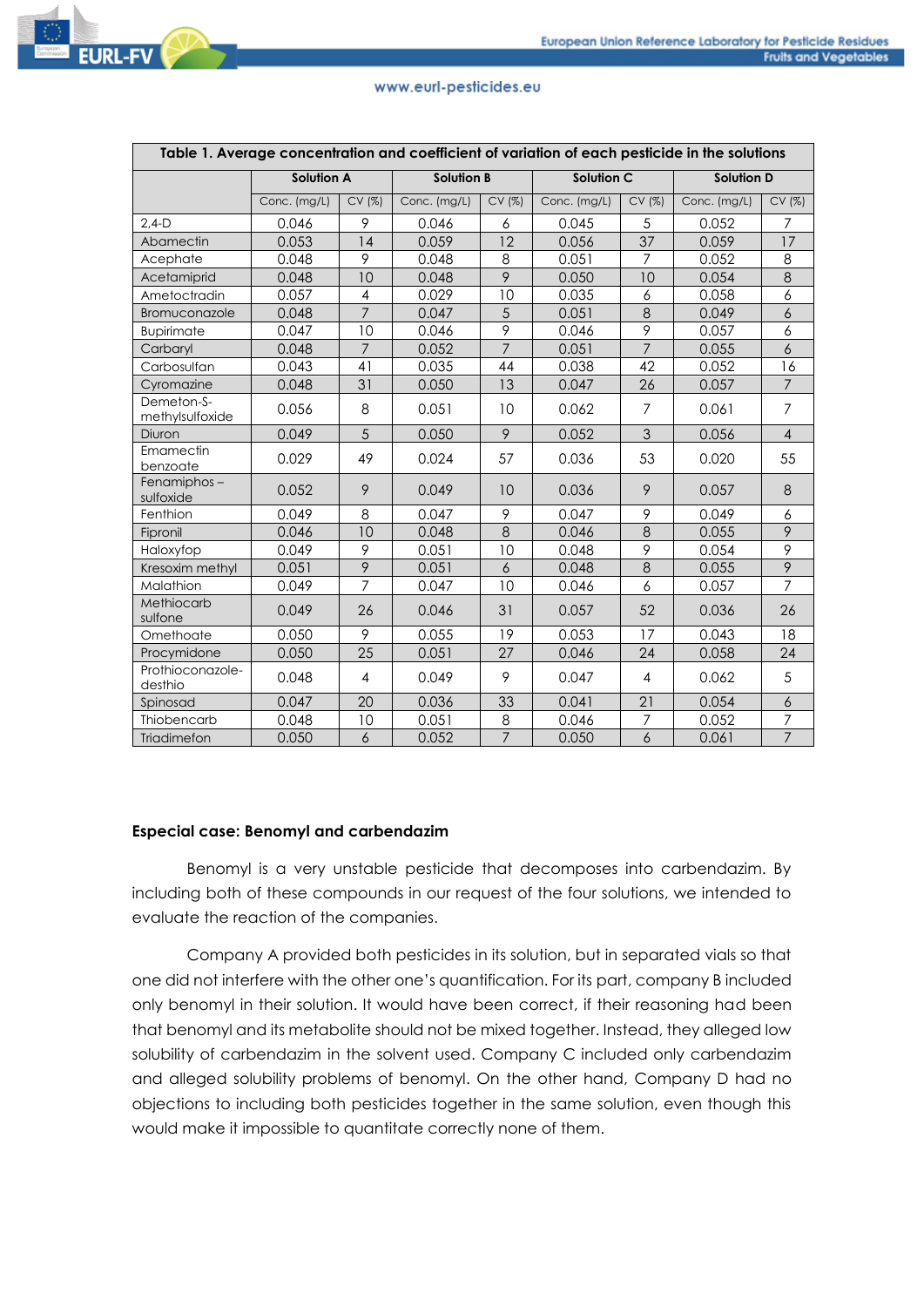## **Assessment of the solutions**

Only those pesticides that showed consistent results in all cases were used for the general assessment of the solutions. With that purpose, a maximum inter-laboratory CV of 10% was stablished to ensure that most participants reported very similar concentrations. Eighteen out of the twenty-eight pesticides met this criterion and could be used for the assessment of the solutions.

To identify the acceptable results for this study, a maximum deviation of 10% with regard to the certified concentration was stated. Therefore, all concentrations between 45 and 55 mg/L were considered as correct.

As can be seen in table 1, ten pesticides had an acceptable concentration in the 4 solutions: 2,4-D, acephate, acetamiprid, bromuconazole, carbaryl, fenthion, fipronil, haloxyfop, kresoxim-methyl and thiobencarb. On the other hand, 5 pesticides showed an unacceptable concentration only in one solution, while being correct in the other three solutions. The solution which presented a concentration level deviated from the rest of the solutions was always solution D, with concentrations higher than the maximum limit of 55 mg/L. These pesticides were bupirimate, diuron, malathion, prothioconazole-desthio and triadimefon. The other 3 pesticides (fenamiphos-sulfoxide, demeton-S-methylsulfoxide and ametoctradin) had an unacceptable concentration in two or more solutions. Both fenamiphos-sulfoxide and ametoctradin showed a remarkably low concentration in at least one solution (for example, 0.029 mg/L reported for ametoctradin in solution B).



**Figure 1.** Concentrations found for the 18 pesticides in the four certified solutions.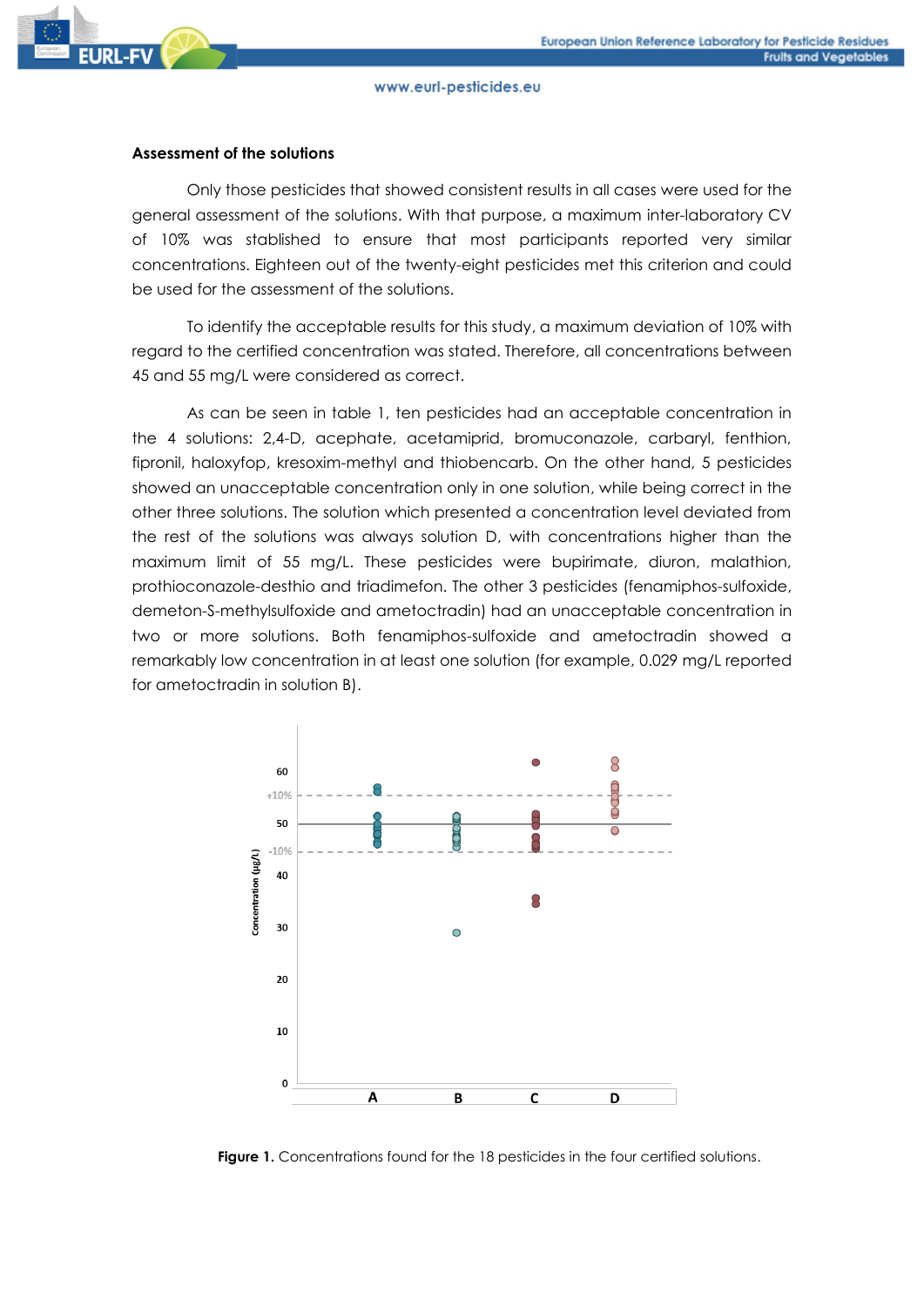# **Individual studies**

For the following 8 pesticides, there was not a consensus in the results reported by the participants. These pesticides did not meet the previous criteria of inter-laboratory CV lower than 10% for at least 5 participants. Therefore, a maximum CV of 15% and a minimum number of results of 4 were accepted.

# Abamectin, emamectin benzoate and spinosad

Abamectin showed inter-laboratory coefficients of variation greater than 40% in the four solutions (figure 2, left). This pesticide is a mixture of two components: avermectin B1a and avermectin B1b, which differ in one lateral chain. Different ways of quantifying the total concentration of abamectin, together with a different proportion of both avermectins in the solutions used by each participant to quantify this compound may have influenced the reported concentrations.

However, participants 1and 4 reported concentrations that were much lower than the rest of participants in all solutions. If their results are not considered, coefficients of variation are now much lower in solutions A and B and thus, the average concentrations are more reliable (figure 2, right).



**Figure 2.** Concentrations reported for abamectin in the four solutions. Left: considering the seven participants. Right: discarding the results of participants 1 and 4.

The standard of emamectin benzoate also contains a mixture of 2 components: emamectin B1a and emamectin B1b. The structural difference is one lateral chain. If the low results reported by participants 1 and 4 are not used for the calculations, low CVs are obtained in solutions A, C and D (figure 3). It is noteworthy that the average concentration was in most solutions much lower than the certified value.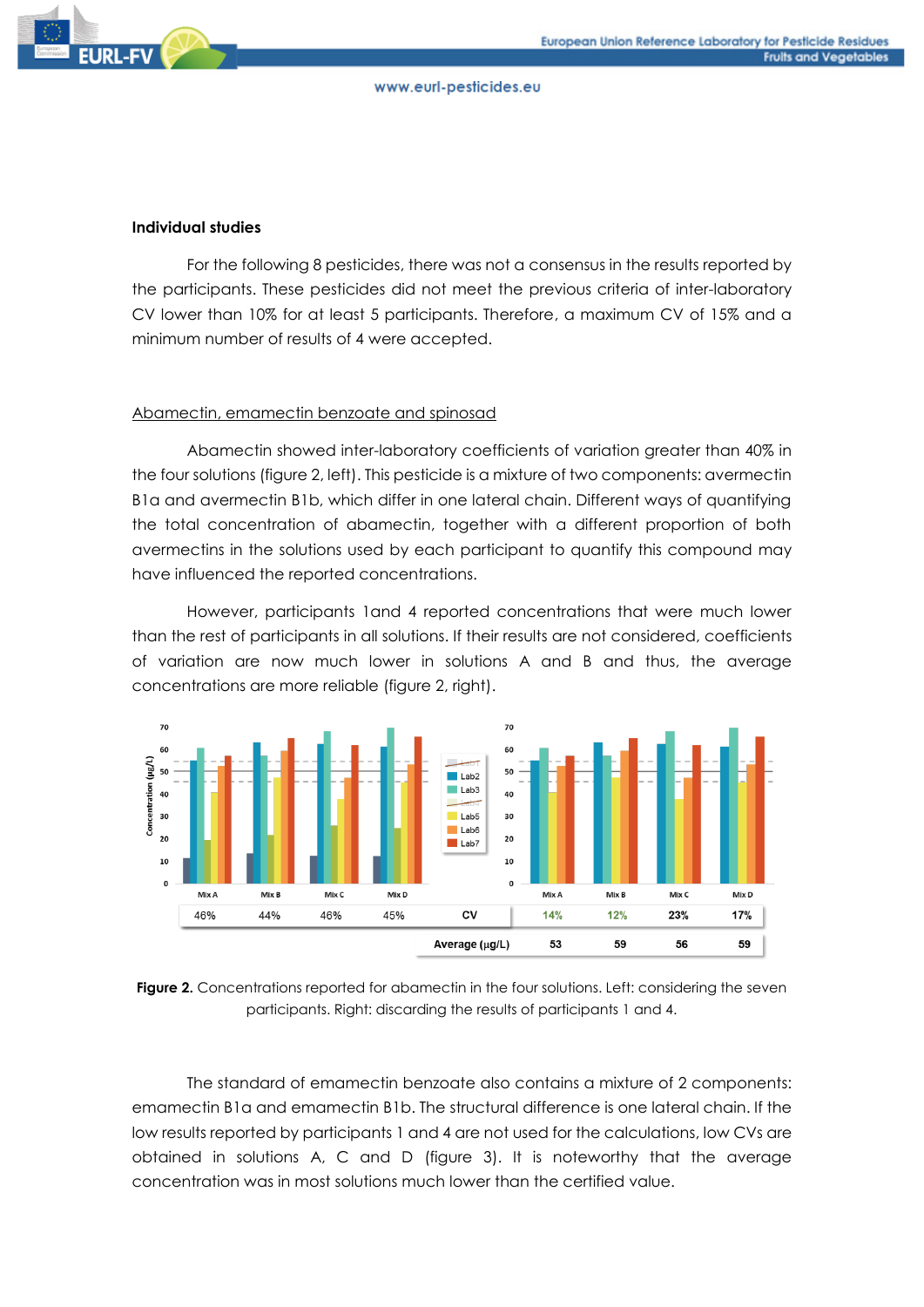



**Figure 3.** Concentrations reported for emamectin benzoate in the four solutions. Left: considering the six participants that reported results. Right: discarding the results of participants 1 and 4.

The same reasoning was applied to spinosad (figure 4). This pesticide consists of spinosyn A and spinosyn D, which has an extra methyl group. Participants 1 and 4 reported very low concentrations. If they are not used, CVs below 10% are obtained in two of the solutions (Solution A and D). Moreover, the average concentrations in these solutions are within the accepted range.



**Figure 4.** Concentrations reported for spinosad in the four solutions. Left: considering the seven participants. Right: discarding the results of participants 1 and 4.

# **Carbosulfan**

Carbosulfan is a compound prone to degradation during the analysis and, moreover, this pesticide was not in the scope of participants 2 and 4. However, most of the variability was due to the results of participant 1, which were much lower than the rest. After discarding them, acceptable concentrations and CVs were achieved in solution A and C (figure 5).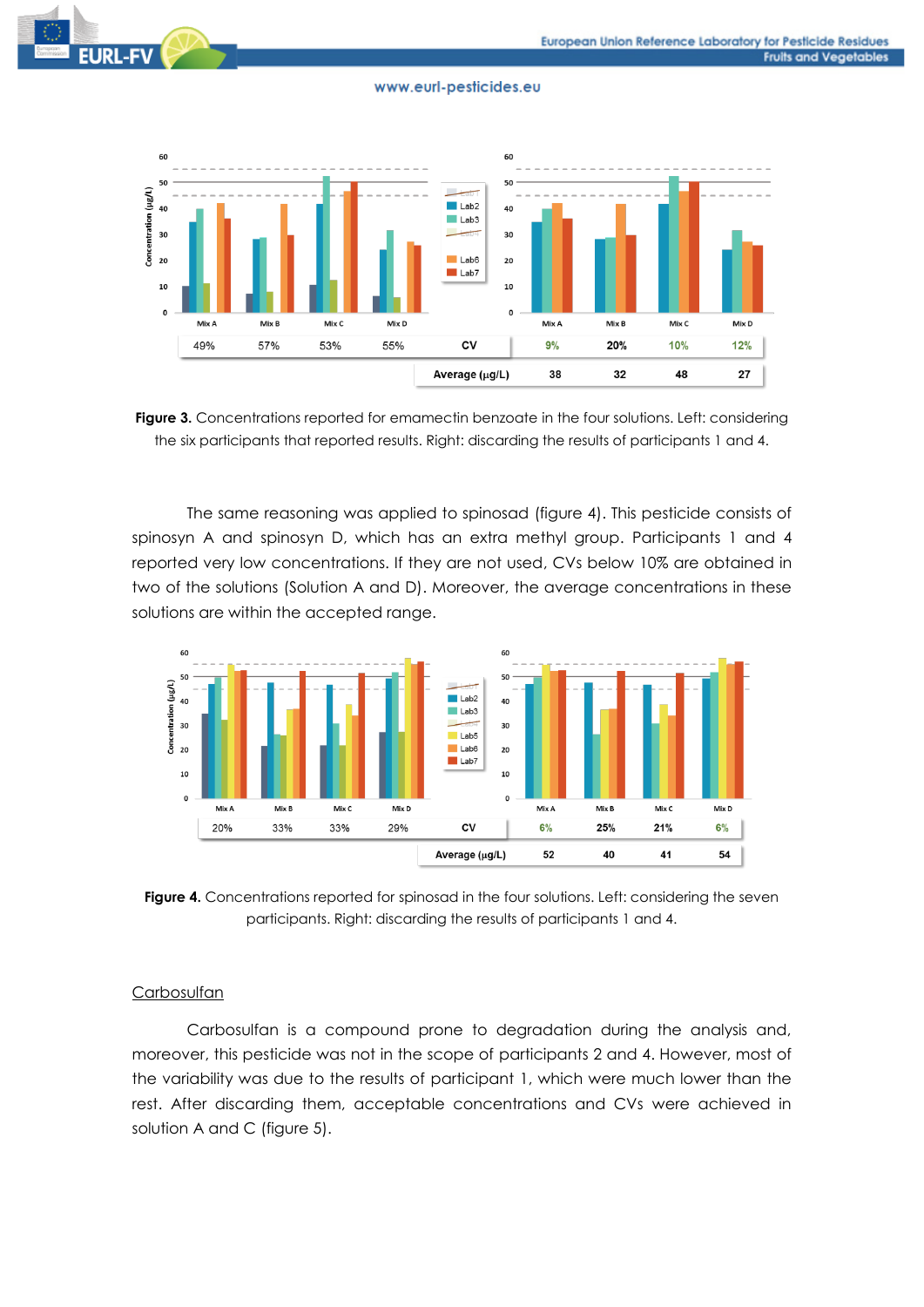

Figure 5. Concentrations reported for carbosulfan in the four solutions. Left: considering the five participants that reported results. Right: discarding the results of participant 1.

### **Cyromazine**

Cyromazine is a difficult compound as a consequence of its high polarity. The differing results for this pesticide were mainly reported by participants 3 and 5 (figure 6). Lab 3 reported a poor peak shape for this compound, which may have caused their high results. However, the rest of participants reported consistent results in almost all cases (except solution A), with acceptable concentration values in most solutions.



**Figure 6.** Concentrations reported for cyromazine in the four solutions. Left: considering the six participants that reported results. Right: discarding the results of participants 3 and 5.

### Methiocarb-sulfone

In the case of methiocarb-sulfone, it was necessary to discard the results of three participants in order to obtain acceptable coefficients of variation (figure 7). The results reported by participants 1 and 4 were extremely low, whereas those reported by participant 7 were remarkably high. The resulting concentrations were also very different among the different solutions, ranging from 0.032 to 0.052 mg/L.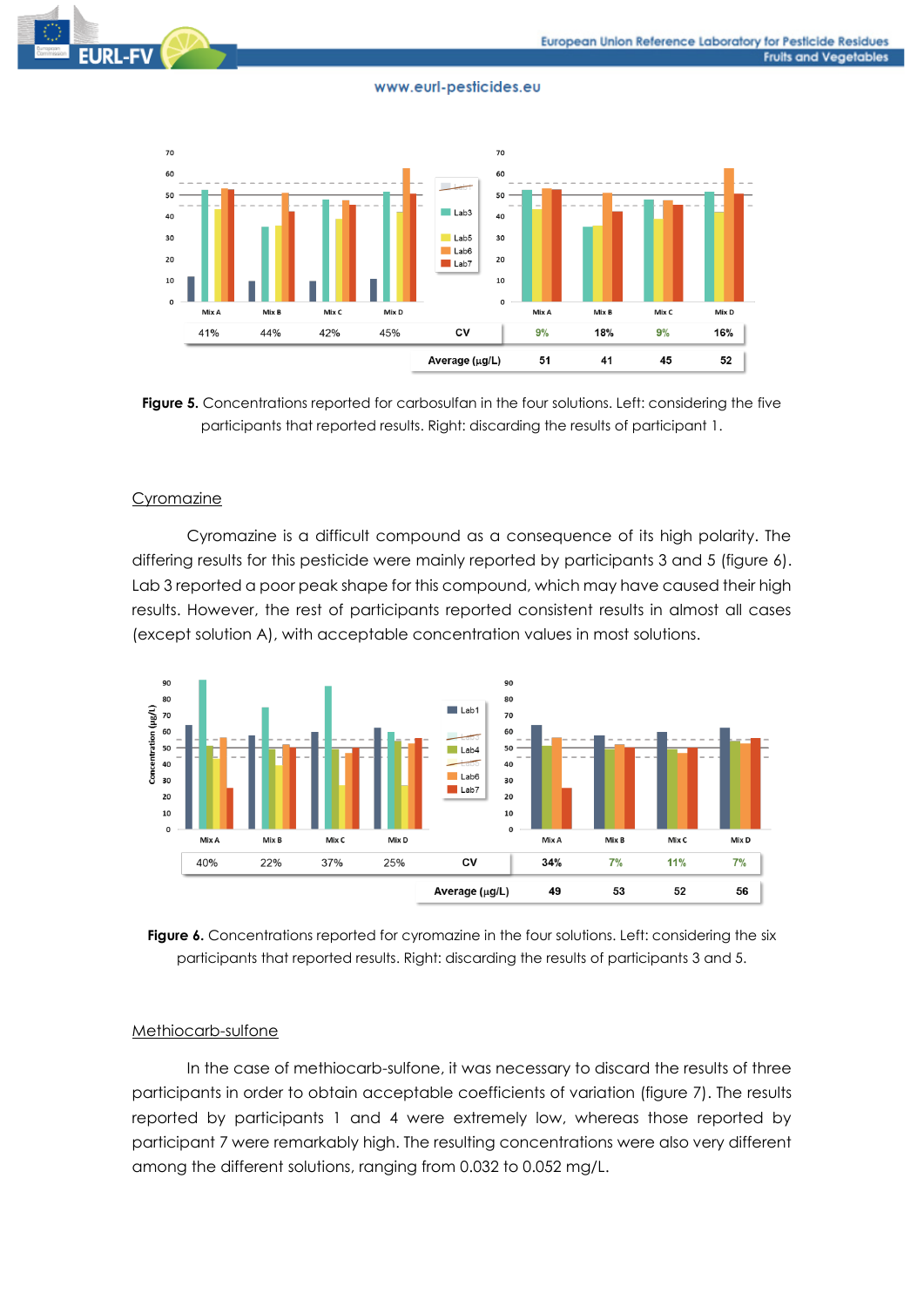



### Omethoate and procymidone

In the case of omethoate (figure 8, left) and procymidone (figure 8, right), any participant reported concentrations that were significantly different from the rest. Therefore, any results could be discarded and the average concentrations of the solutions are not as reliable as the rest.



Figure 7. Concentrations reported for omethoate (left) and procymidone (right) in the four solutions.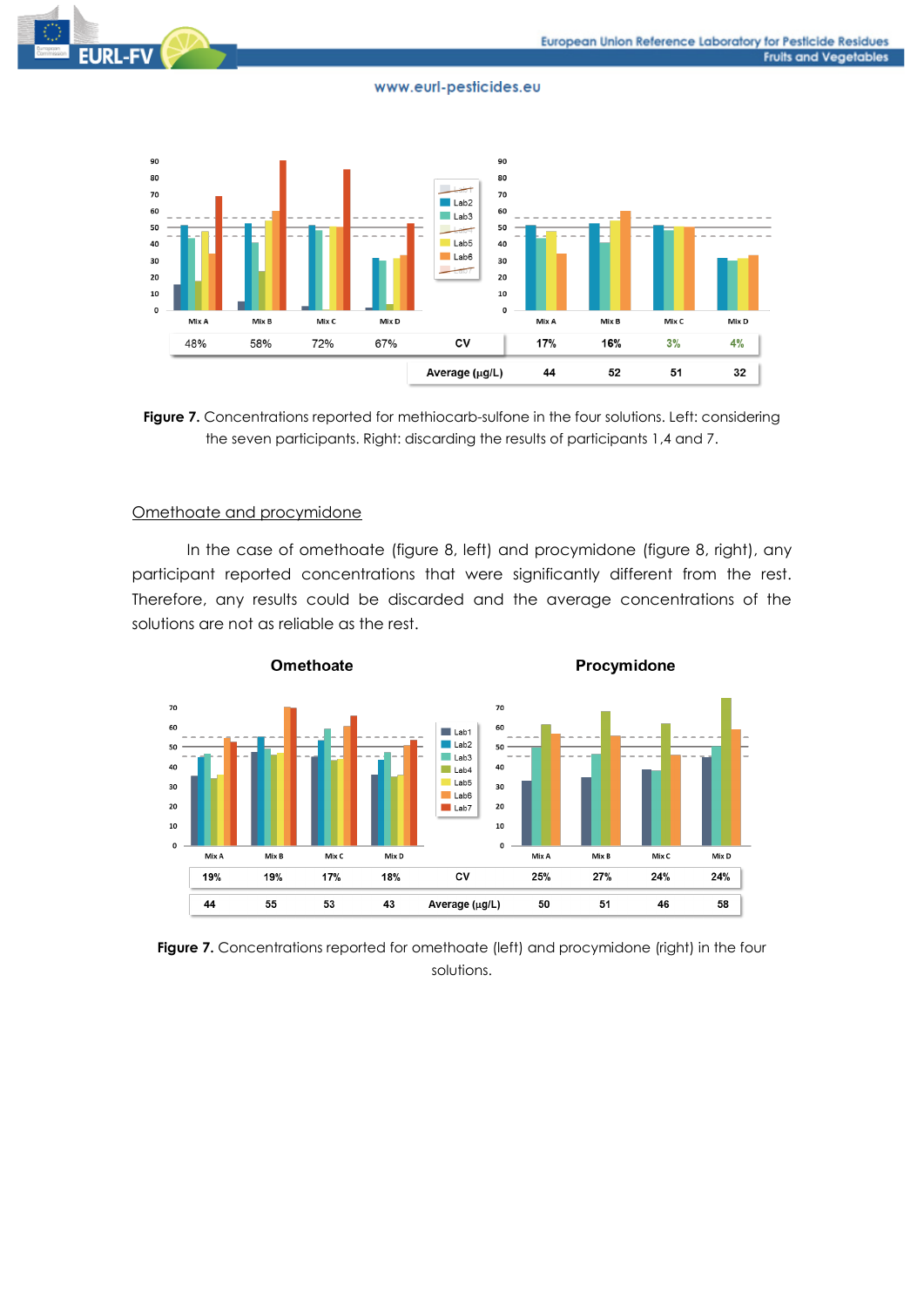# **Conclusions**

If these data are used to assess the solutions, it can be concluded that for solutions A, B and C, only a few pesticides did not show a concentration within the accepted range of 45-55 mg/L. However, in solution D, almost half of the pesticides had a concentration higher than 55 mg/L (with deviation greater than 10% with regard to the certified value), so this solution was clearly unsatisfactory.

Considering the 18 pesticides and the 4 solutions, 80% of the average concentrations were correct for the pesticides. However, considering that something could have gone wrong in solution D and this solution is not used for the calculation, the percentage of correct results goes up to 88%.

However, in some cases, the companies do not have enough knowledge of the behavior of some pesticides in solution, as in the case of benomyl and carbendazim.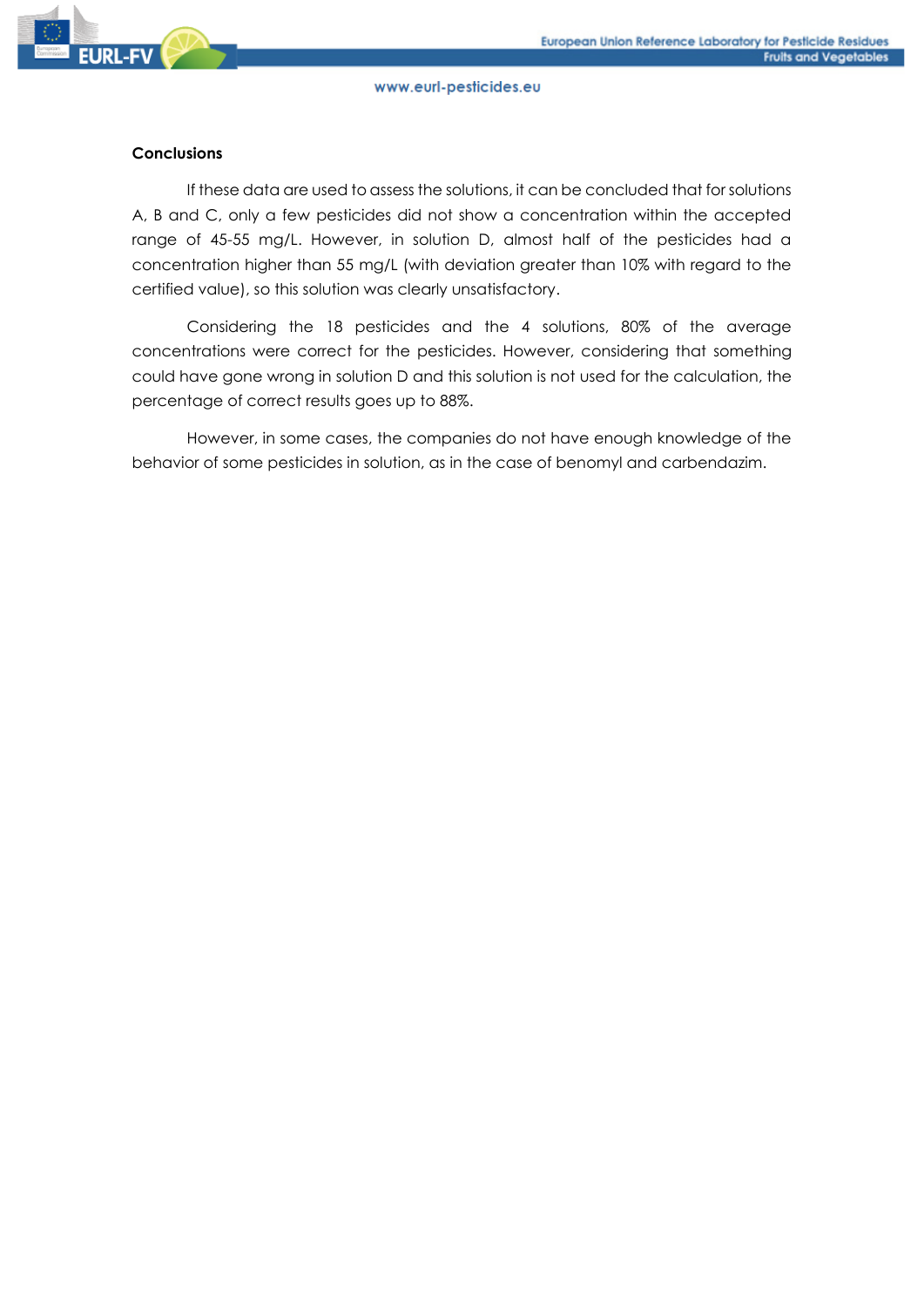

# **APPENDIX I. Original composition of solutions**

Solution A. Five separated solutions were received from this company, being the solvent in all cases acetonitrile:

|                           | Concentration<br>(mg/L) |  |  |
|---------------------------|-------------------------|--|--|
| Pesticide                 |                         |  |  |
| $2,4-D$                   | 50.25                   |  |  |
| Abamectin                 | 50.27                   |  |  |
| Acephate                  | 50.17                   |  |  |
| Acetamiprid               | 50.19                   |  |  |
| Ametoctradin              | 50.19                   |  |  |
| Bromuconazole             | 50.24                   |  |  |
| <b>Bupirimate</b>         | 50.33                   |  |  |
| Carbaryl                  | 50.30                   |  |  |
| Carbosulfan               | 50.21                   |  |  |
| Demeton-S-methylsulfoxide | 50.00                   |  |  |
| Diuron                    | 50.28                   |  |  |
| Emamectin benzoate        | 50.30                   |  |  |
| Fenamiphos - sulfoxide    | 50.41                   |  |  |
| Fenthion                  | 50.23                   |  |  |
| Fenthion-oxon             | 50.24                   |  |  |
| Fipronil                  | 50.22                   |  |  |
| Haloxyfop                 | 50.23                   |  |  |
| Kresoxim methyl           | 50.20                   |  |  |
| Malathion                 | 50.23                   |  |  |
| Methiocarb sulfone        | 50.19                   |  |  |
| Omethoate                 | 50.39                   |  |  |
| Procymidone               | 50.32                   |  |  |
| Prothioconazole-desthio   | 50.16                   |  |  |
| Spinosad                  | 50.47                   |  |  |
| Thiobencarb               | 50.29                   |  |  |
| Triadimefon               | 50.36                   |  |  |

Solution 1:

Solution 2:

Benomyl 100.01

Solution 3: Carbendazim 100.00

Solution 4:

Cyromazine 100.00

Solution 5:

| Formetanate | ີ ດ ບ |
|-------------|-------|
|             |       |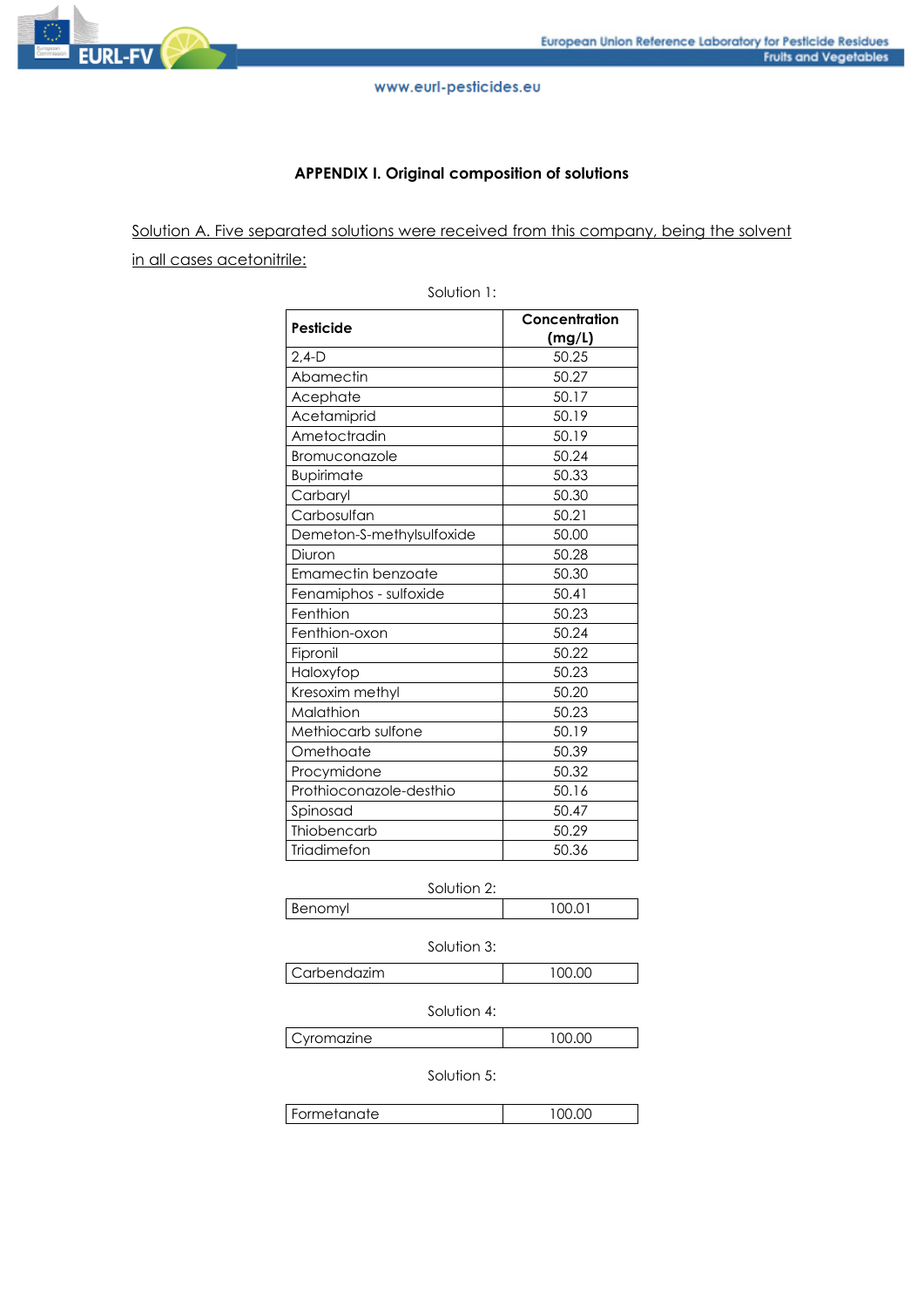

Solution B. One solution was received from this company containing all the analytes, being the solvent acetonitrile:

| Pesticide                 | Concentration<br>(mg/L) |  |  |
|---------------------------|-------------------------|--|--|
| $2,4-D$                   | 50.20                   |  |  |
| Abamectin                 | 50.20                   |  |  |
| Acephate                  | 50.00                   |  |  |
| Acetamiprid               | 50.10                   |  |  |
| Ametoctradin              | 50.00                   |  |  |
| Benomyl                   | 50.20                   |  |  |
| Bromuconazole             | 50.20                   |  |  |
| Bupirimate                | 50.10                   |  |  |
| Carbaryl                  | 50.20                   |  |  |
| Carbosulfan               | 50.00                   |  |  |
| Cyromazine                | 50.20                   |  |  |
| Demeton-S-methylsulfoxide | 50.00                   |  |  |
| Diuron                    | 50.20                   |  |  |
| Emamectin benzoate        | 50.10                   |  |  |
| Fenamiphos - sulfoxide    | 50.20                   |  |  |
| Fenthion                  | 50.10                   |  |  |
| Fipronil                  | 50.10                   |  |  |
| Formetanate               | 50.00                   |  |  |
| Haloxyfop                 | 50.10                   |  |  |
| Kresoxim methyl           | 50.20                   |  |  |
| Malathion                 | 50.00                   |  |  |
| Methiocarb sulfone        | 50.00                   |  |  |
| Omethoate                 | 50.20                   |  |  |
| Procymidone               | 50.20                   |  |  |
| Prothioconazole-desthio   | 50.00                   |  |  |
| Spinosad                  | 50.10                   |  |  |
| Thiobencarb               | 50.00                   |  |  |
| Triadimefon               | 50.20                   |  |  |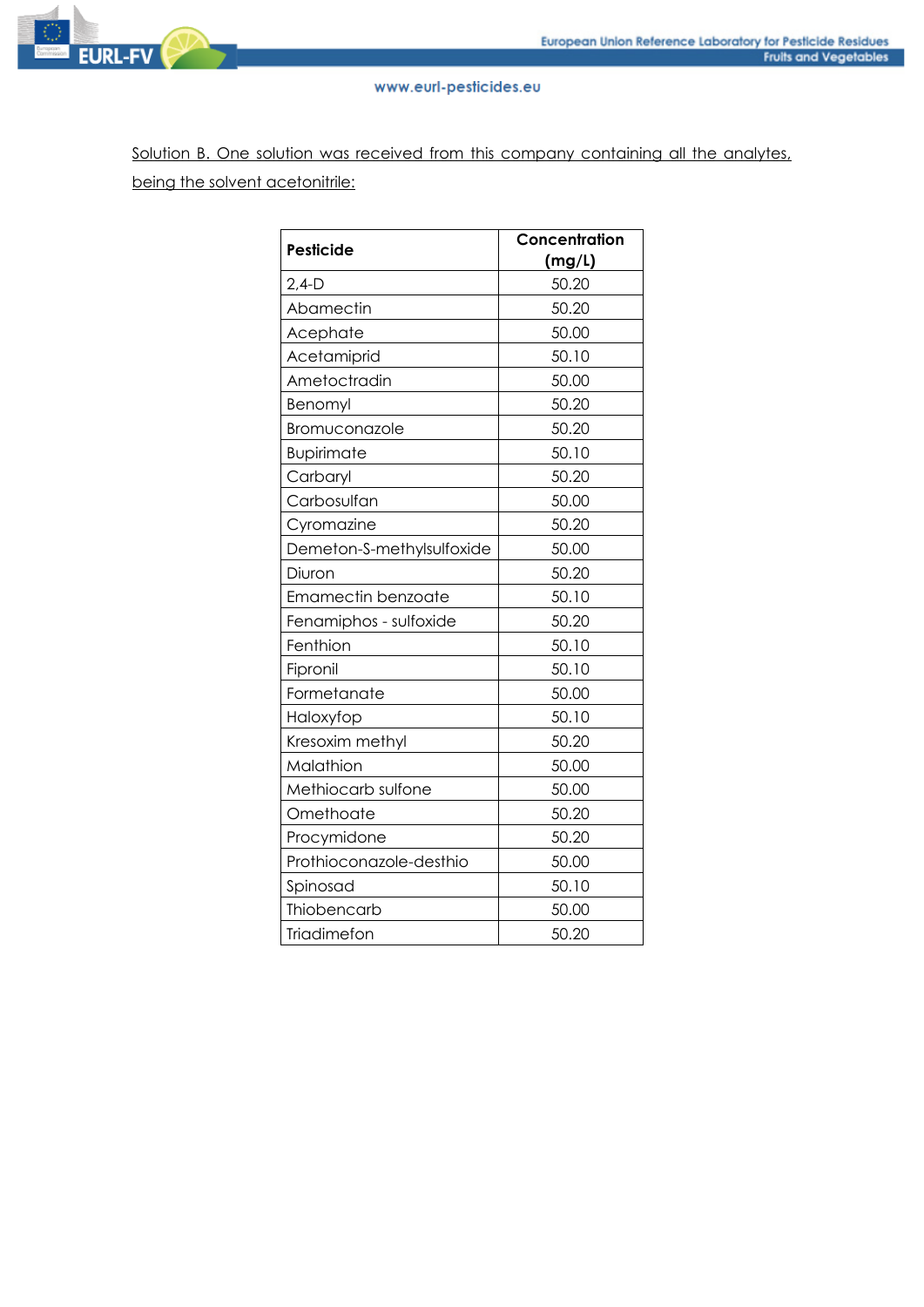

Solution C. Two solutions were received from this company, being the solvent acetonitrile in solution 1 and acetonitrile: methanol (50:50, v/v) for solution 2:

| <b>Pesticide</b>       | Concentration<br>(mg/L) |
|------------------------|-------------------------|
| 2,4-D                  | 50.00                   |
| <b>Bupirimate</b>      | 50.10                   |
| Carbaryl               | 50.40                   |
| Carbosulfan            | 49.20                   |
| Fenamiphos - sulfoxide | 49.70                   |
| Fenthion               | 49.00                   |
| Fipronil               | 50.00                   |
| Haloxyfop              | 50.10                   |
| Kresoxim methyl        | 49.80                   |
| Malathion              | 49.50                   |
| Methiocarb sulfone     | 50.70                   |
| Omethoate              | 49.80                   |
| Procymidone            | 49.80                   |
| Thiobencarb            | 50.10                   |
| Triadimefon            | 49.30                   |

Solution 1:

# Solution 2:

| Abamectin                 | 50.30 |
|---------------------------|-------|
| Acephate                  | 50.70 |
| Acetamiprid               | 50.20 |
| Ametoctradin              | 50.50 |
| Bromuconazole             | 50.20 |
| Carbendazim               | 49.70 |
| Cyromazine                | 50.20 |
| Demeton-S-methylsulfoxide | 50.30 |
| Diuron                    | 49.80 |
| Emamectin benzoate        | 49.70 |
| Fenthion-oxon             | 49.50 |
| Formetanate               | 50.20 |
| Prothioconazole-desthio   | 49.80 |
| Spinosad                  | 49.60 |